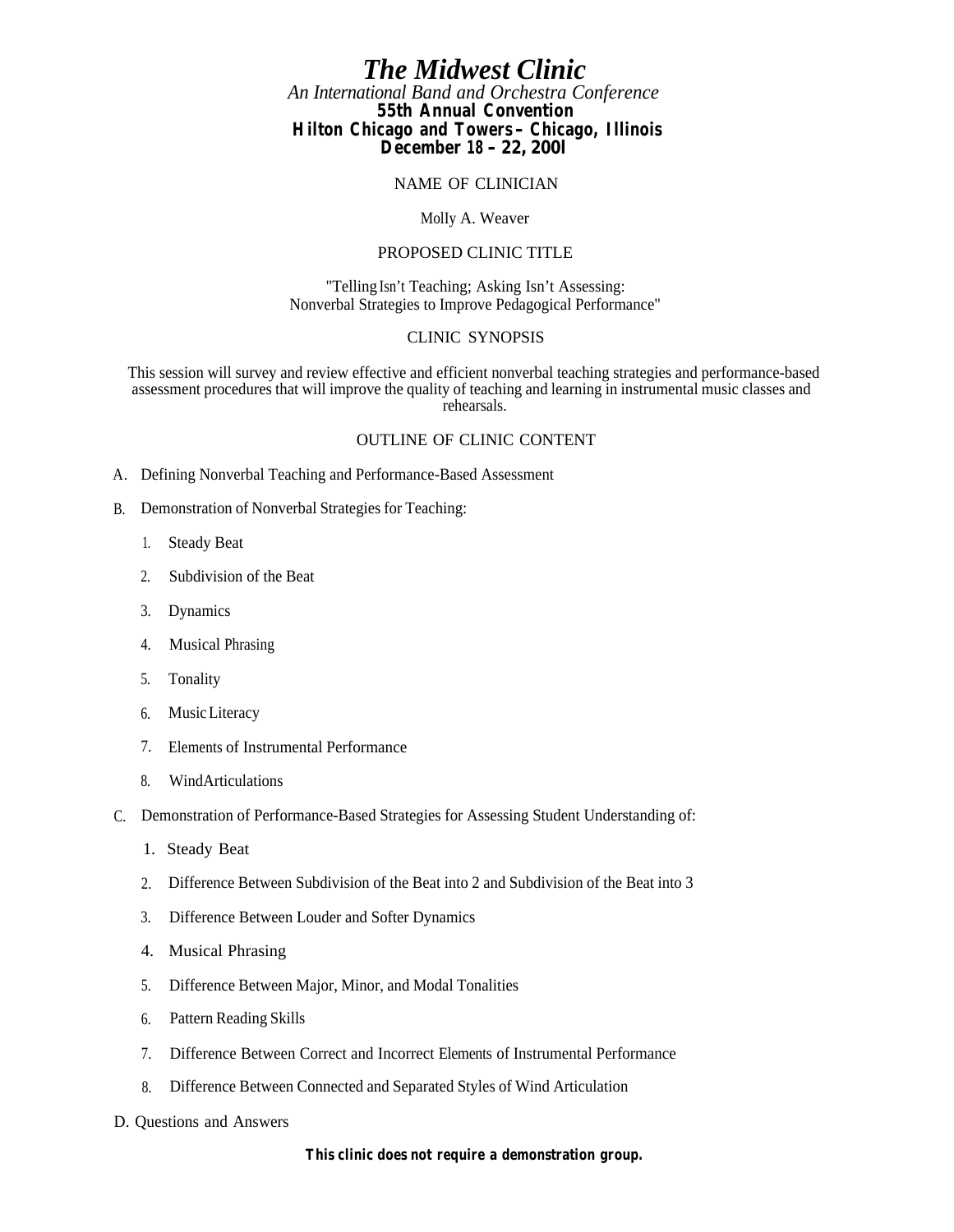# **Telling Isn't Teaching; Asking Isn't Assessing: Nonverbal Strategies to Improve Pedagogical Performance**

## **Introduction**

#### **Steady Beat**

### **Subdivision of the Beat**

**Duple Triple**

#### **Dynamics**

**Louder Softer**

## **Musical Phrase**

#### **Tonality**

**Major Minor (Melodic) Minor (Harmonic)**

#### **Music Literacy**

**Pattern Reading Skills**

### **Elements of Instrumental Performance**

**Posture Instrument Position and Hand Position Tone Quality and Intonation Wind Articulation**

**Conclusion**

# **55th Annual Midwest Clinic An International Band and Orchestra Conference Chicago, IL 18-22 December 2001**

**Molly A. Weaver Division of Music-WVU Morgantown, WV 26506-6111 Phone 304/296-3574 <mweaver@wvu.edu>wvu.edu>**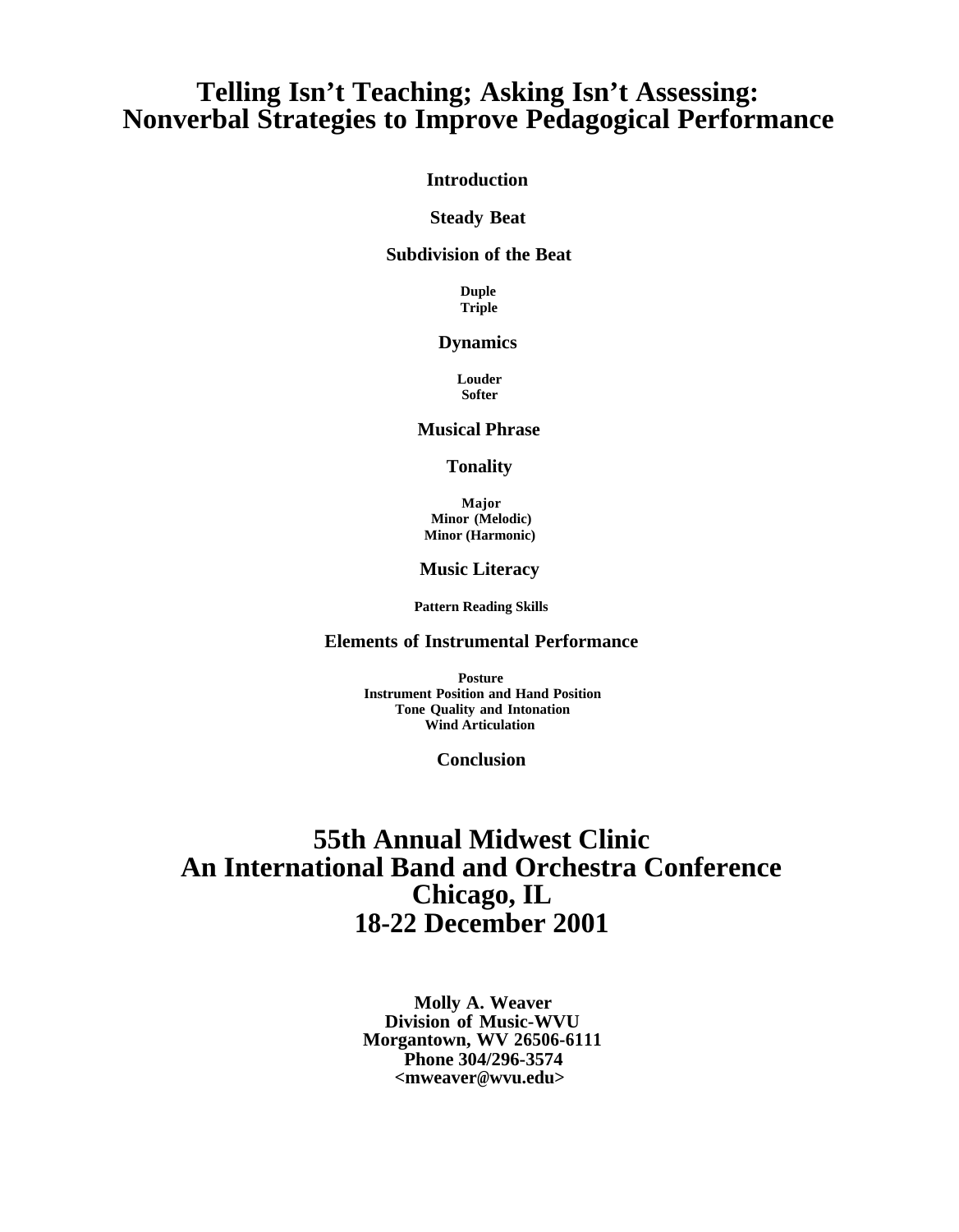# **Rhythmic Flashcard Training**

- 1. FEELS LIKE Rhythmic movement: Start with 4 repetitions of a steady beat pattern 2. SOUNDS LIKE Rhythm syllables: "Rea - dy now, ech - o me" (on pitch; give direction once) 3. LOOKS LIKE Rhythm syllables and flashcards: "Rea - dy now, ech - o me" (on pitch: card up when students begin response; give direction once) 4. ASSESSMENT (individual patterns) Flashcards "Rea - dy now, look - and sing" (on pitch; card up on 'look and'/down on 'sing'; give direction each time)
- 5. ASSESSMENT (linked patterns)

### Flashcards

"Rea - dy now, look - and sing" (on pitch; card up on 'look and'/down on 'sing'; give direction each time)



. .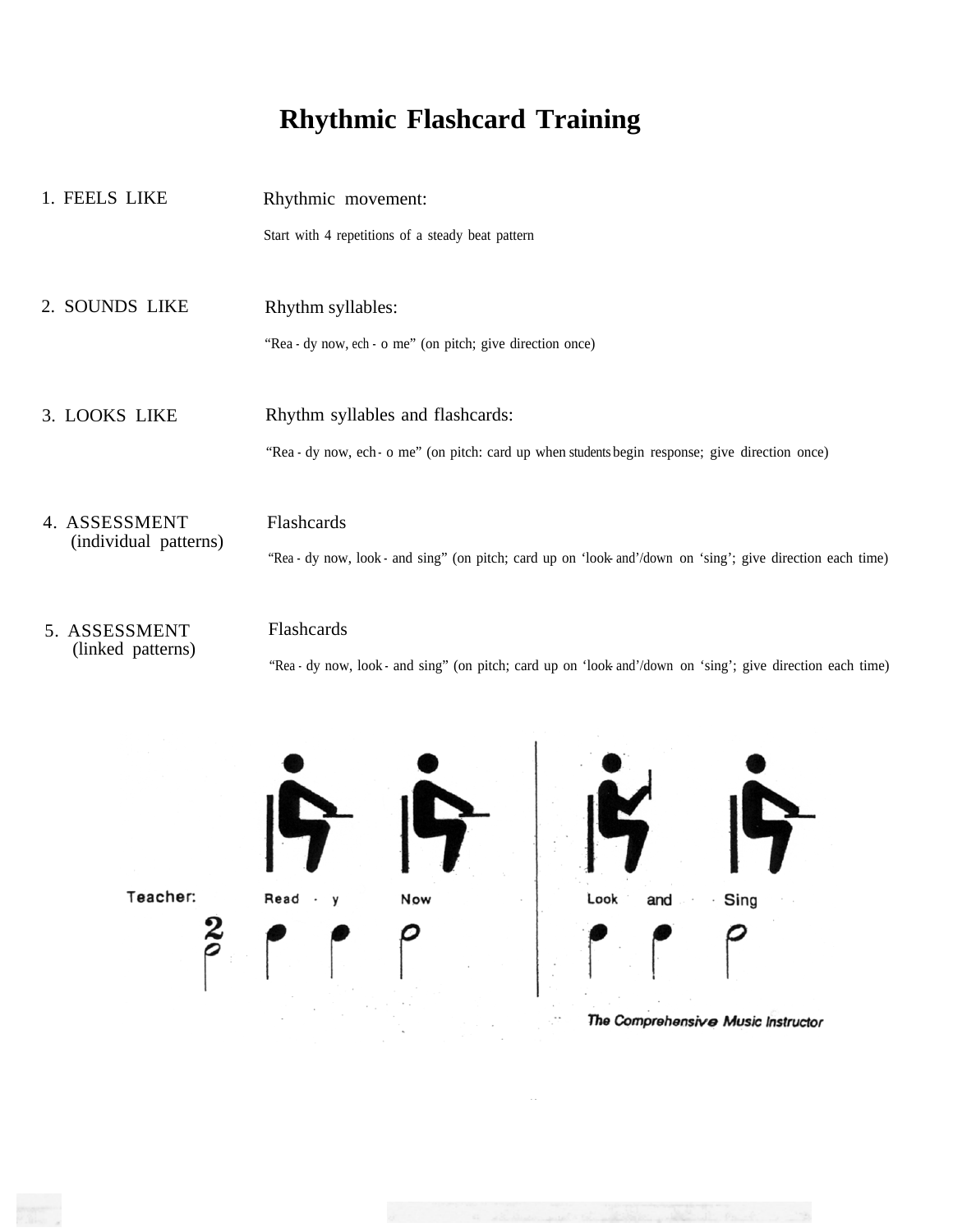### **MODELING1**

#### **Modes for Modeling**

- **.** Teacher Demonstration (Vocal or Instrumental)
- . Student Demonstration (Vocal or Instrumental)
- . Media (Photographs, Audio Recordings, Video Recordings)

#### **Some Objectives for Musical Modeling**

- **.** To develop improved musical concepts.
- . To teach students to discriminate musical and technical differences in performance.
- . To define music learning objectives: It is! It isn't!
- . To stimulate and motivate.
- . To save time and eliminate excessive teacher talk.

#### **Some Perceptual Qualities of an Instrumental Musical Model**

- . Posture
- . Instrument Position
- . Hand Position
- . Embouchure
- . Tone Quality
- . Intonation
- . Articulation
- . Technique
- . Rhythm
- . Melody
- . Harmony
- . Timbre
- . Tempo
- . Dynamics
- . Phrasing
- . Form
- . Style
- . Expressive Nuance
- . Energy
- . Attitude

<sup>1</sup>Modeling is the utilization of an exemplary musical performance for the purpose of developing an improved musical concept.